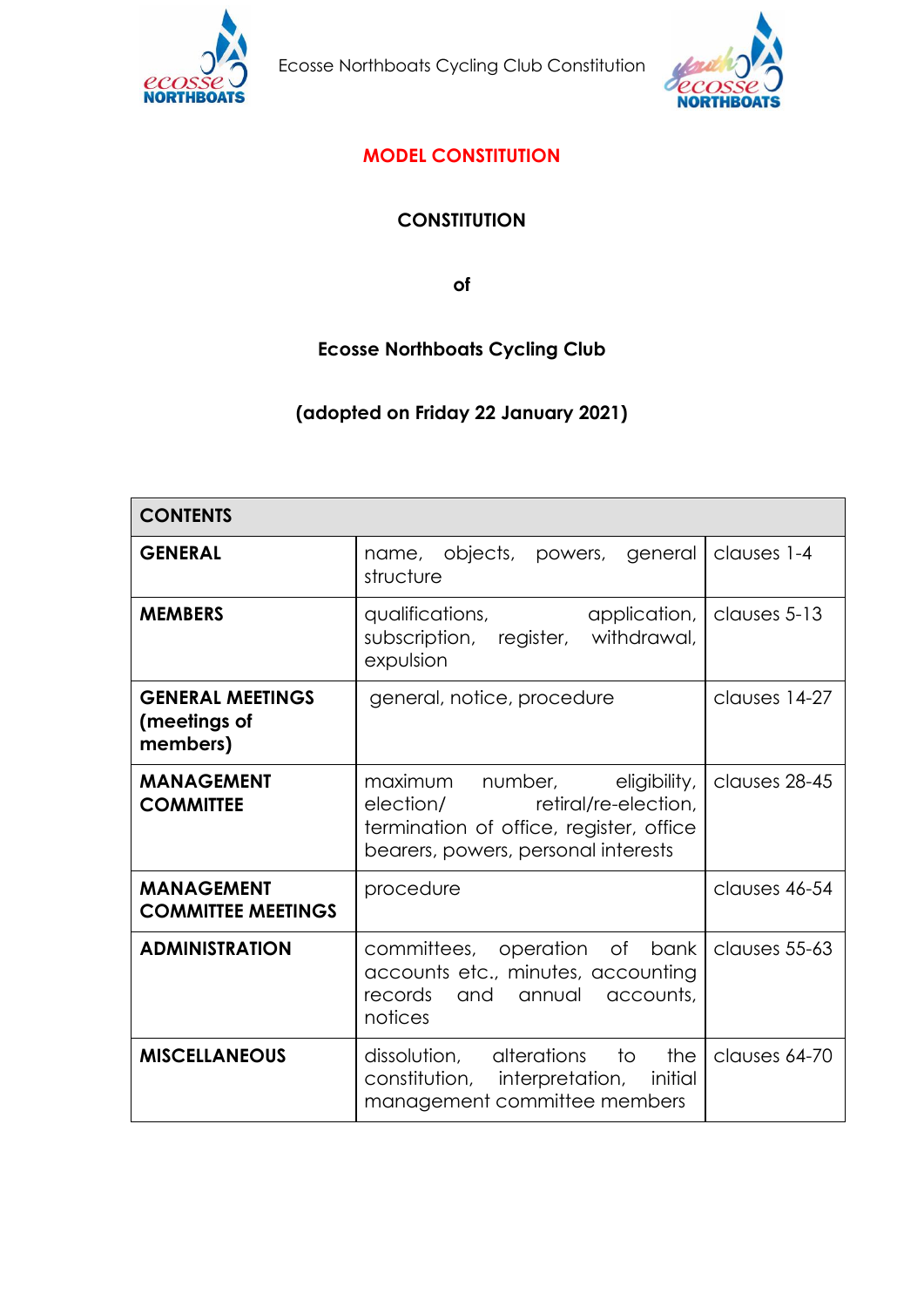



## **Name**

- 1. The name of the association is "Team Ecosse Northboats Cycling Club".
	- (a) The club is also known as "TEN Cycling Club"
	- (b) This constitution applies to the full club, which includes the youth "section, known as "TEN Youths"

# **Objects**

- 2. The association's objects are:
	- (a) the principal purpose of the club is to promote the amateur sport of cycling in north-east Scotland and beyond.
	- (b) to promote safe cycling and encourage active travel
	- (c) to enjoy the sociable side of cycling
	- (d) to provide coaching and a safe and fun environment for children to learn and participate in cycling
	- (e) to allow racing opportunities for adult and youth members.

## **Powers**

- 3. In pursuance of the objects set out in clause 2 (but not otherwise), the association shall have the following powers:-
	- (a) To organise and manage safe coaching, rides and competitions in line with governing body regulations and guidance.
	- (b) To carry on any other activities which further any of the above objects.
	- (c) To purchase, take on lease, hire, or otherwise acquire, any property or rights which are suitable for the association's activities.
	- (d) To improve, manage, develop, or otherwise deal with, all or any part of the property and rights of the association.
	- (e) To sell, let, hire out, license, or otherwise dispose of, all or any part of the property and rights of the association.
	- (f) To borrow money, and to give security in support of any such borrowings by the association.
	- (g) To employ such staff as are considered appropriate for the proper conduct of the association's activities, and to make reasonable provision for the payment of pension and/or other benefits for members of staff, ex-members of staff and their dependants.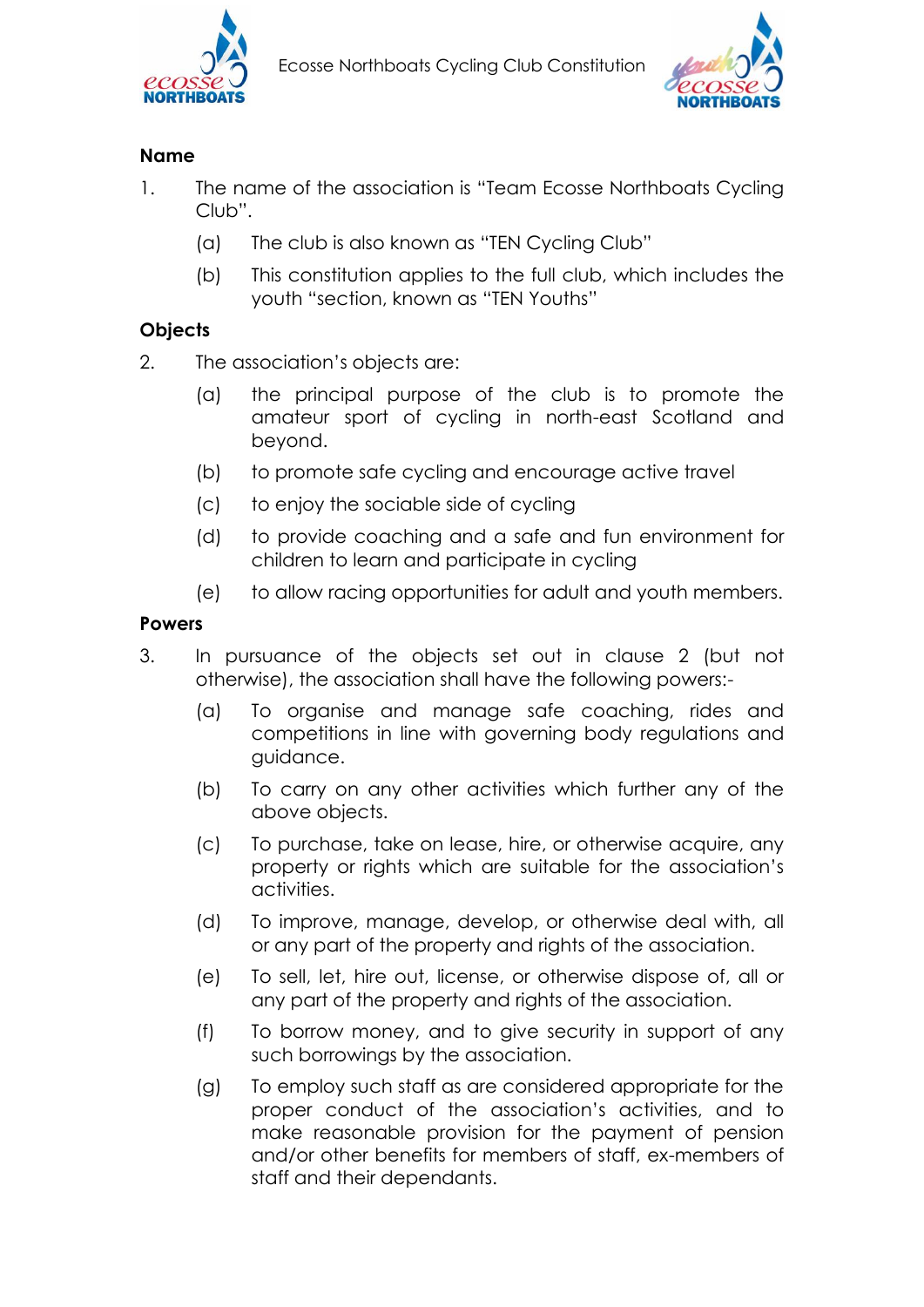



- (h) To engage such consultants and advisers as considered appropriate from time to time.
- (i) To effect insurance of all kinds (which may include officers' liability insurance).
- (j) To invest any funds which are not immediately required for the association's activities in such investments as may be considered appropriate (and to dispose of, and vary, such investments).
- (k) To liaise with other voluntary sector bodies, local authorities, UK or Scottish government departments and agencies, and other bodies, all with a view to furthering the association's objects.
- (l) To establish and/or support any other charity, and to make donations for any charitable purpose falling within the association's objects.
- (m) To form any company which is a charity with similar objects to those of the association, and, if considered appropriate, to transfer to any such company (without any payment being required from the company) the whole or any part of the association's assets and undertaking.
- (n) To take such steps as may be deemed appropriate for the purpose of raising funds for the association's activities.
- (o) To accept grants, donations and legacies of all kinds (and to accept any reasonable conditions attaching to them).
- (p) To do anything which may be incidental or conducive to the furtherance of any of the association's objects.

## **General structure**

- 4. The structure of the association shall consist of:-
	- (a) the MEMBERS who have the right to attend the annual general meeting (and any special general meeting) and have important powers under the constitution; in particular, the members elect people to serve on the management committee and take decisions in relation to changes to the constitution itself
	- (b) the MANAGEMENT COMMITTEE who hold regular meetings during the period between annual general meetings, and generally control and supervise the activities of the association; in particular, the management committee is responsible for monitoring the financial position of the association.

## **Qualifications for membership**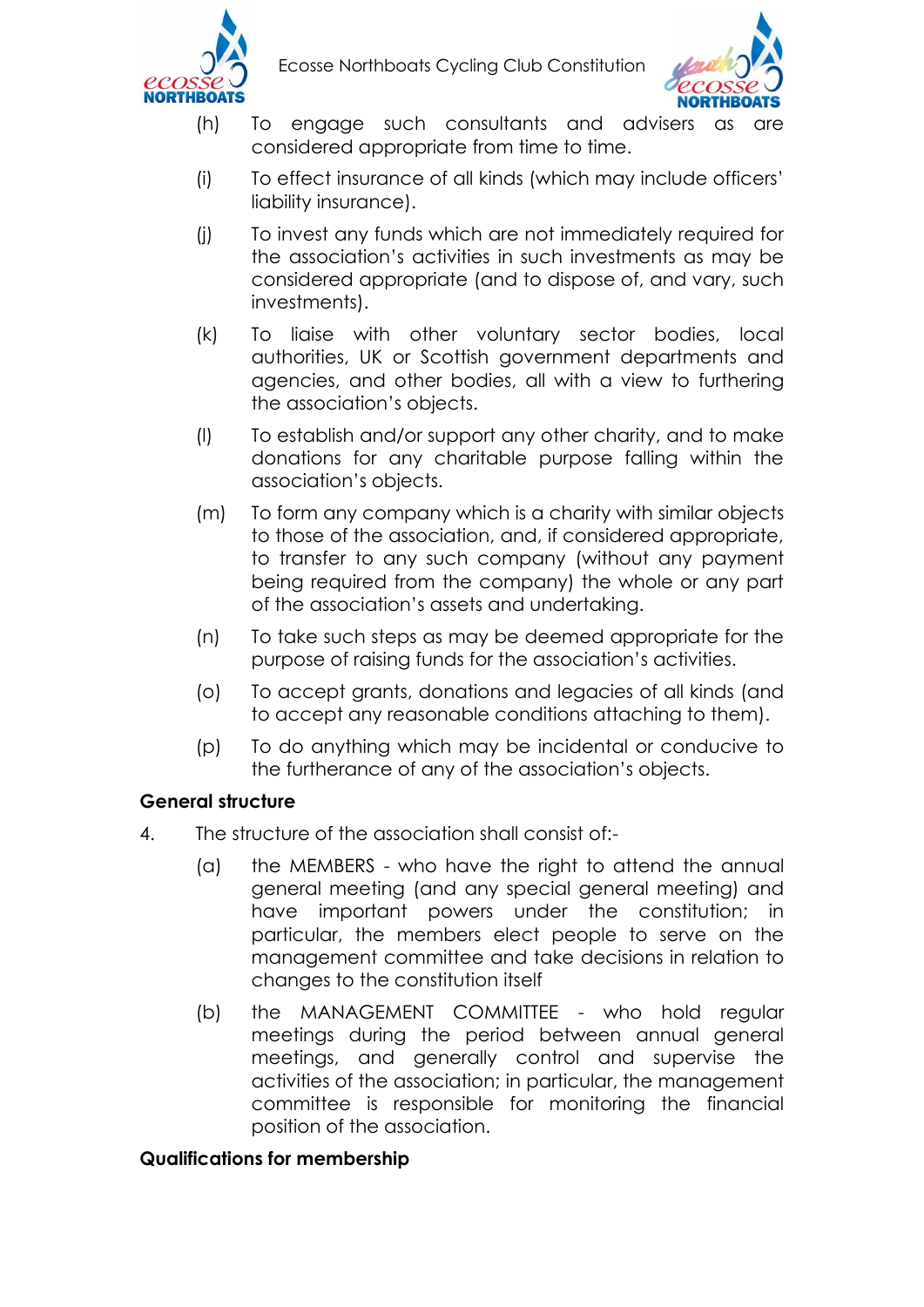

Ecosse Northboats Cycling Club Constitution



- 5. Membership of the association shall be open to anyone interested in the sport on application, reaardless of sex, age, disability, ethnicity, nationality, sexual orientation, religion or other beliefs. However, limitation of membership according to available facilities is allowable on a non-discriminatory basis.
- 6. An employee of the association shall not be eligible for membership; a person who becomes an employee of the association after admission to membership shall automatically cease to be a member.

## **Application for membership**

- 7. Any person who wishes to become a member must sign up to the association via the governing body website and agree to the details outlined within this constitution and the associations terms and conditions.
- 8. The management committee may, at its discretion, refuse to admit any person to membership.

## **Membership subscription**

- 9. All members will be required to pay an annual fee to maintain their association membership. All memberships expire on 31 March each year. Those joining towards the end of the membership year may have their expiry set as the subsequent year.
- 10. The association may have different classes of membership and subscription on a non-discriminatory and fair basis. The association will keep subscriptions at levels that will not provide a significant obstacle to people participating.

### **Register of members**

11. The management committee shall maintain a register of members, on the governing body's club management tool, including those details supplied during application for membership. Those member details will also be held on the club's communication app, Spond.

### **Withdrawal from membership**

12. Any person who wishes to withdraw from membership shall sign, and lodge with the association, a written notice to that effect; on receipt of the notice by the association, they shall cease to be a member.

### **Expulsion from membership**

13. Any person may be expelled from membership by way of a resolution passed by majority vote at a general meeting (meeting of members), or by the management committee in the case of misconduct, not adhering to the club's terms and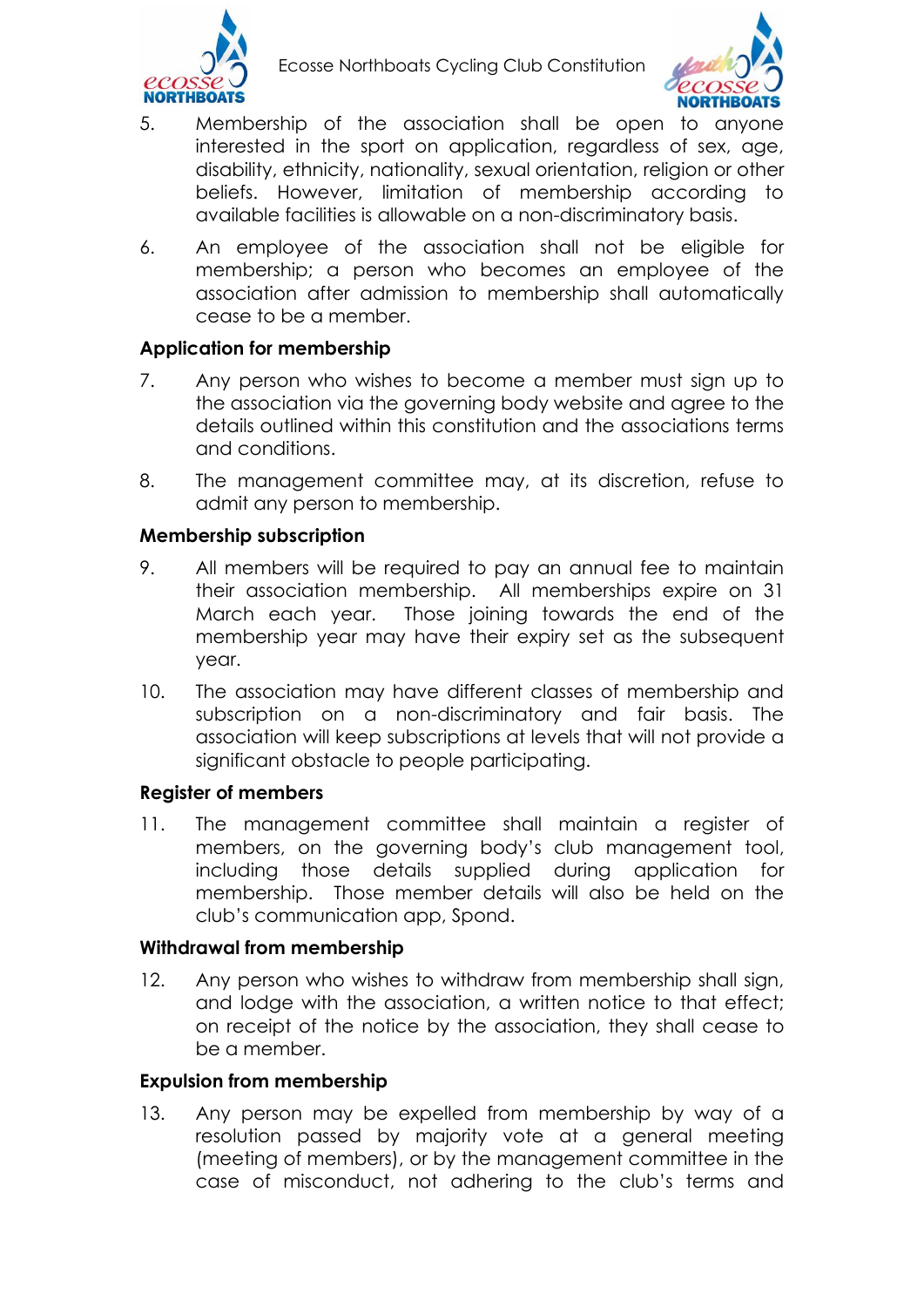



conditions, or by bringing the association or those associated with it into disrepute, providing the following procedures have been observed:-

- (a) at least 21 days' notice of the intention to propose the resolution must be given to the member concerned, specifying the grounds for the proposed expulsion
- (b) the member concerned shall be entitled to be heard on the resolution at the general meeting at which the resolution is proposed.

## **General meetings (meetings of members)**

- 14. The management committee shall convene an annual general meeting in each year not more than 15 months shall elapse between one annual general meeting and the next.
- 15. The business of each annual general meeting shall include:-
	- (a) a report by the chair on the activities of the association
	- (b) consideration of the annual accounts of the association
	- (c) the election/re-election of members of the management committee, as referred to in clause 30.
- 16. The management committee may convene a special general meeting at any time.

### **Notice of general meetings**

- 17. At least 14 clear days' notice must be given (in accordance with clause 63) of any annual general meeting or special general meeting; the notice must indicate the general nature of any business to be dealt with at the meeting and, in the case of a resolution to alter the constitution, must set out the terms of the proposed alteration.
- 18. The reference to "clear days" in clause 17 shall be taken to mean that, in calculating the period of notice, the day after the notice is posted, and also the day of the meeting, should be excluded.
- 19. Notice of every general meeting shall be given (in accordance with clause 63) to all the members of the association, and to all the members of the management committee.

### **Procedure at general meetings**

20. No business shall be dealt with at any general meeting unless a quorum is present; the quorum for a general meeting shall be 10 members, present in person, or virtually where meetings are not in person. Should the association membership be below 30 members, the quorum is 1/3 of that membership.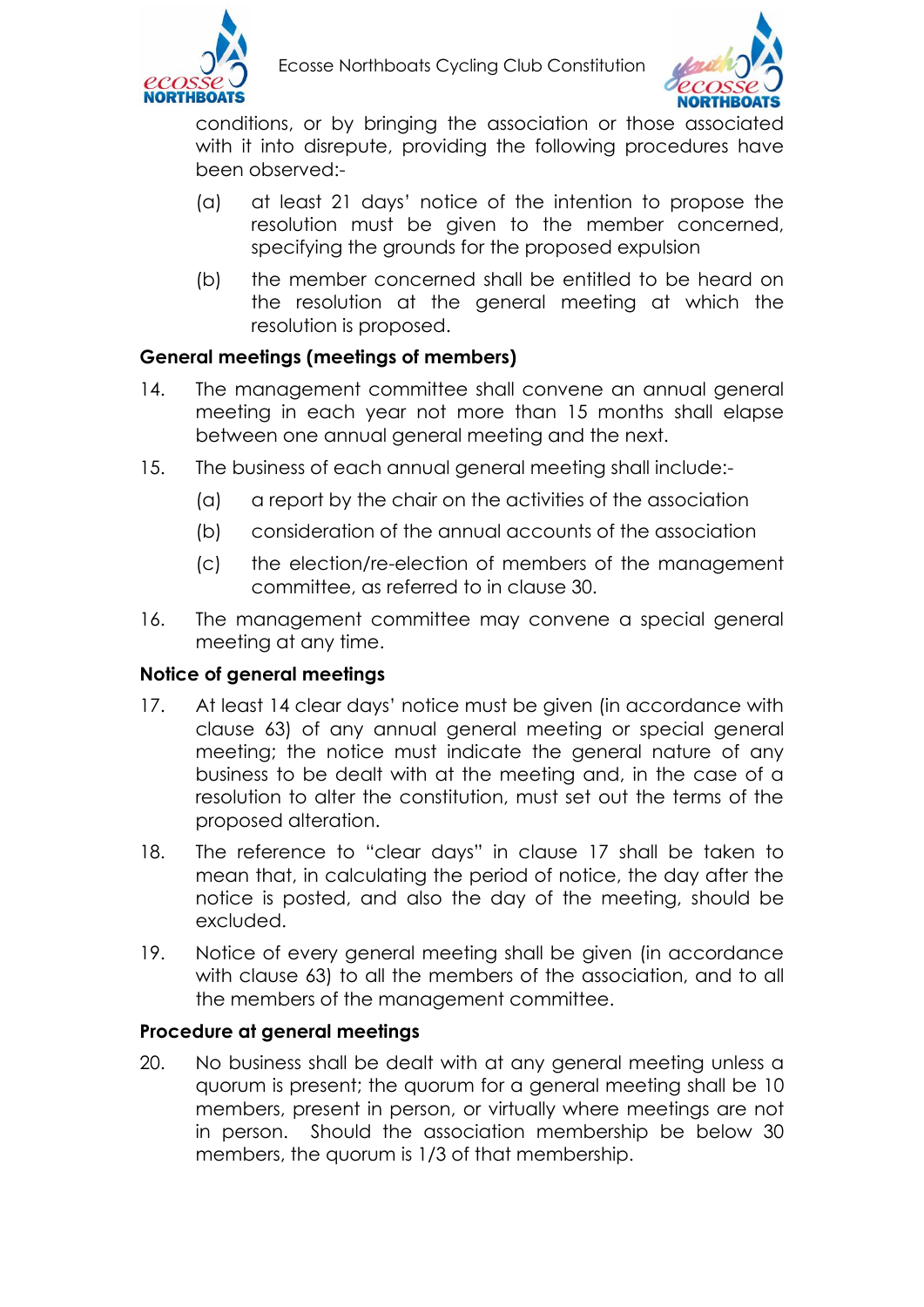



- 21. If a quorum is not present within 15 minutes after the time at which a general meeting was due to commence - or if, during a meeting, a quorum ceases to be present - the meeting shall stand adjourned to such time and place as may be fixed by the chairperson of the meeting.
- 22. The chair of the association shall (if present and willing to act as chairperson) preside as chairperson of each general meeting; if the chair is not present and willing to act as chairperson within 15 minutes after the time at which the meeting was due to commence, the members of the management committee present at the meeting shall elect from among themselves the person who will act as chairperson of that meeting.
- 23. The chairperson of a general meeting may, with the consent of the meeting, adjourn the meeting to such time and place as the chairperson may determine.
- 24. Every member shall have one vote, which (whether on a show of hands or on a secret ballot) must be given personally.
- 25. If there is an equal number of votes for and against any resolution, the chairperson of the meeting shall be entitled to a casting vote.
- 26. A resolution put to the vote at a general meeting shall be decided on a show of hands unless a secret ballot is demanded by the chairperson (or by at least two members present in person at the meeting); a secret ballot may be demanded either before the show of hands takes place, or immediately after the result of the show of hands is declared.
- 27. If a secret ballot is demanded, it shall be taken at the meeting and shall be conducted in such a manner as the chairperson may direct; the result of the ballot shall be declared at the meeting at which the ballot was demanded.

#### **Maximum number of management committee members**

28. The maximum number of members of the management committee shall be 9 and no fewer than 3.

#### **Eligibility**

29. A person shall not be eligible for election/appointment to the management committee unless they are a member of the association.

### **Election, retiral, re-election**

30. At each annual general meeting, the members may (subject to clause 28) elect any member to be a member of the management committee.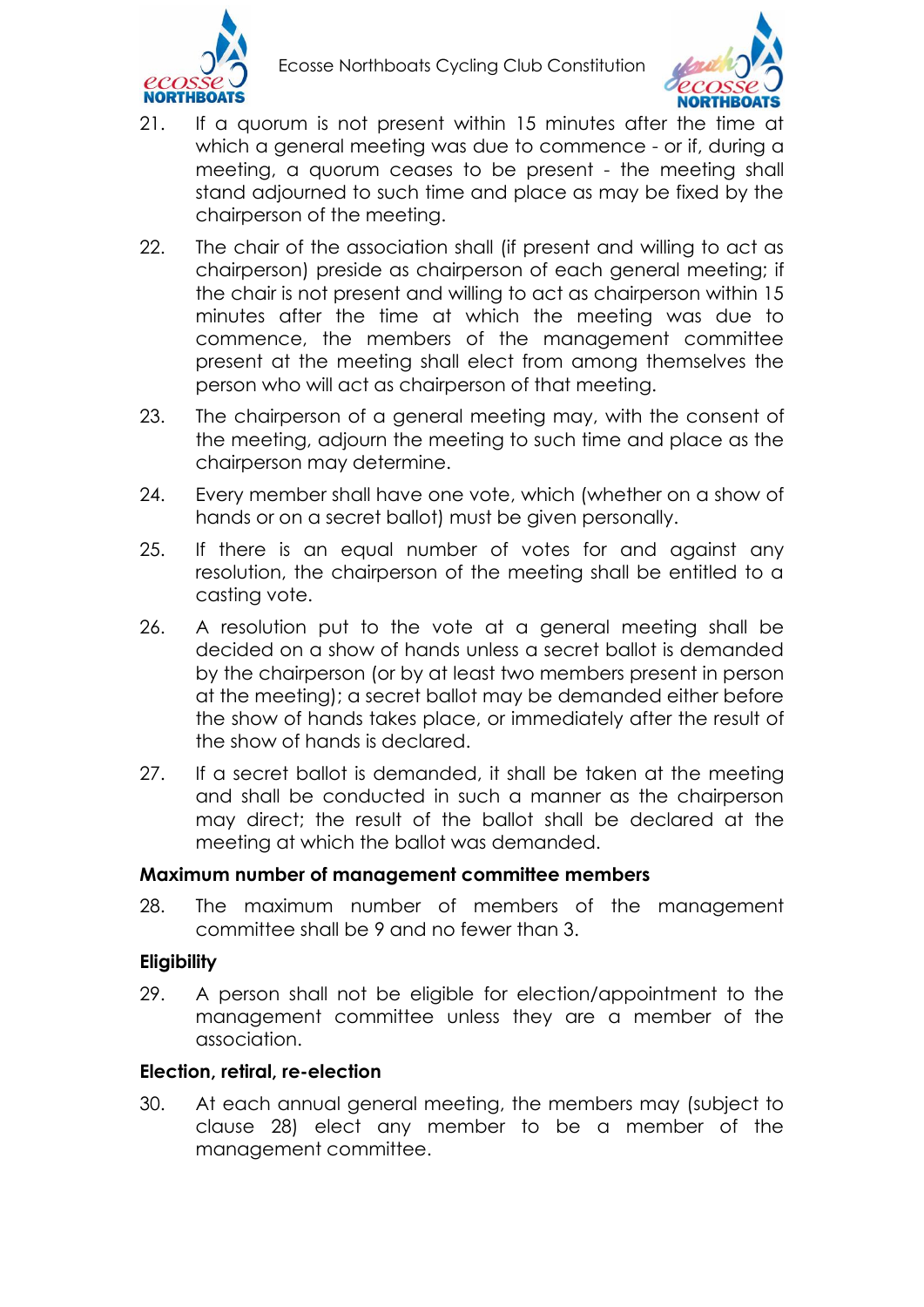



- 31. The management committee may at any time appoint any member to be a member of the management committee (subject to clause 28).
- 32. Any management committee member may be re-elected or reco-opted without limit. They may be re-elected at each AGM.

## **Termination of office**

- 33. A member of the management committee shall automatically vacate office if:-
	- (a) they become incapable for medical reasons of fulfilling the duties of their office and such incapacity is expected to continue for a period of more than six months
	- (b) they cease to be a member of the association
	- (c) they become an employee of the association
	- (d) they resign office by notice to the association
	- (e) they are absent (without permission of the management committee) from more than three consecutive meetings of the management committee, and the management committee resolve to remove them from office.

## **Register of management committee members**

34. The management committee shall maintain a register of management committee members, setting out the full name and Scottish Cycling number of each member of the management committee.

### **Officebearers**

- 35. The management committee members shall elect from among themselves a chair, a treasurer, a wellbeing and protection officer and a secretary, and such other office bearers (if any) as they consider appropriate.
- 36. All of the office bearers member may be re-elected without limit. They may be re-elected at each AGM.
- 37. A person elected to any office shall cease to hold that office if they cease to be a member of the management committee or if they resign from that office by written notice to that effect.

### **Powers of management committee**

38. Except as otherwise provided in this constitution, the association and its assets and undertaking shall be managed by the management committee, who may exercise all the powers of the association.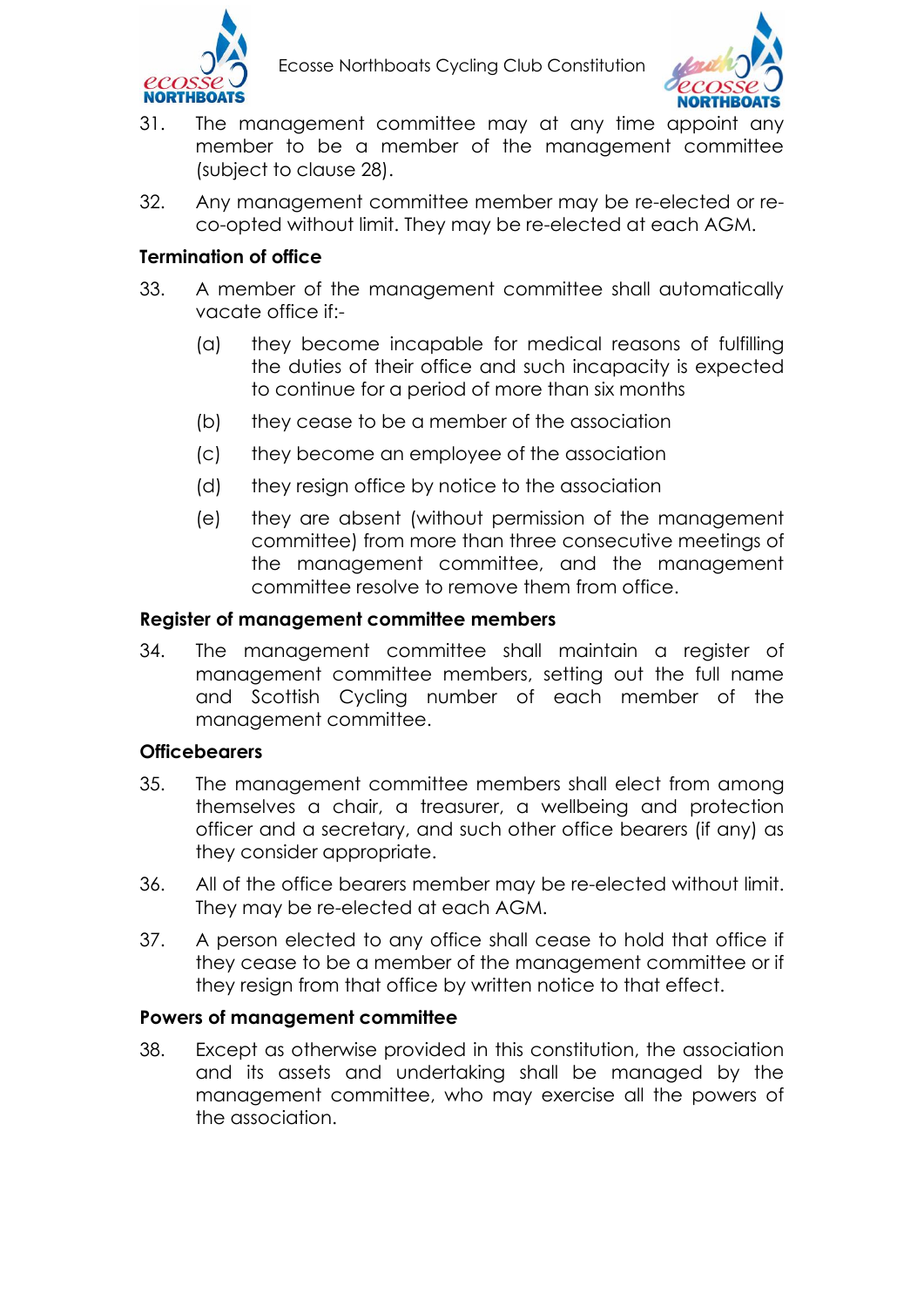



39. A meeting of the management committee at which a quorum is present may exercise all powers exercisable by the management committee.

## **Personal interests**

- 40. A member of the management committee who has a personal interest in any transaction or other arrangement which the association is proposing to enter into, must declare that interest at a meeting of the management committee; they will be debarred (in terms of clause 52) from voting on the question of whether or not the association should enter into that arrangement.
- 41. For the purposes of clause 40, a person shall be deemed to have a personal interest in an arrangement if any partner or other close relative of theirs **or** any firm of which they are a partner **or** any limited company of which they are a substantial shareholder or director, has a personal interest in that arrangement.
- 42. Provided

(a) they have declared their interest

(b) they have not voted on the question of whether or not the association should enter into the relevant arrangement and

(c) the requirements of clause 44 are complied with,

a member of the management committee will not be debarred from entering into an arrangement with the association in which they have a personal interest (or is deemed to have a personal interest under clause 41) and may retain any personal benefit which they gain from their participation in that arrangement.

- 43. No member of the management committee may serve as an employee (full time or part time) of the association, and no member of the management committee may be given any remuneration by the association for carrying out their duties as a member of the management committee.
- 44. Where a management committee member provides services to the association or might benefit from any remuneration paid to a connected party for such services, then
	- (a) the maximum amount of the remuneration must be specified in a written agreement and must be reasonable
	- (b) the management committee members must be satisfied that it would be in the interests of the association to enter into the arrangement (taking account of that maximum amount)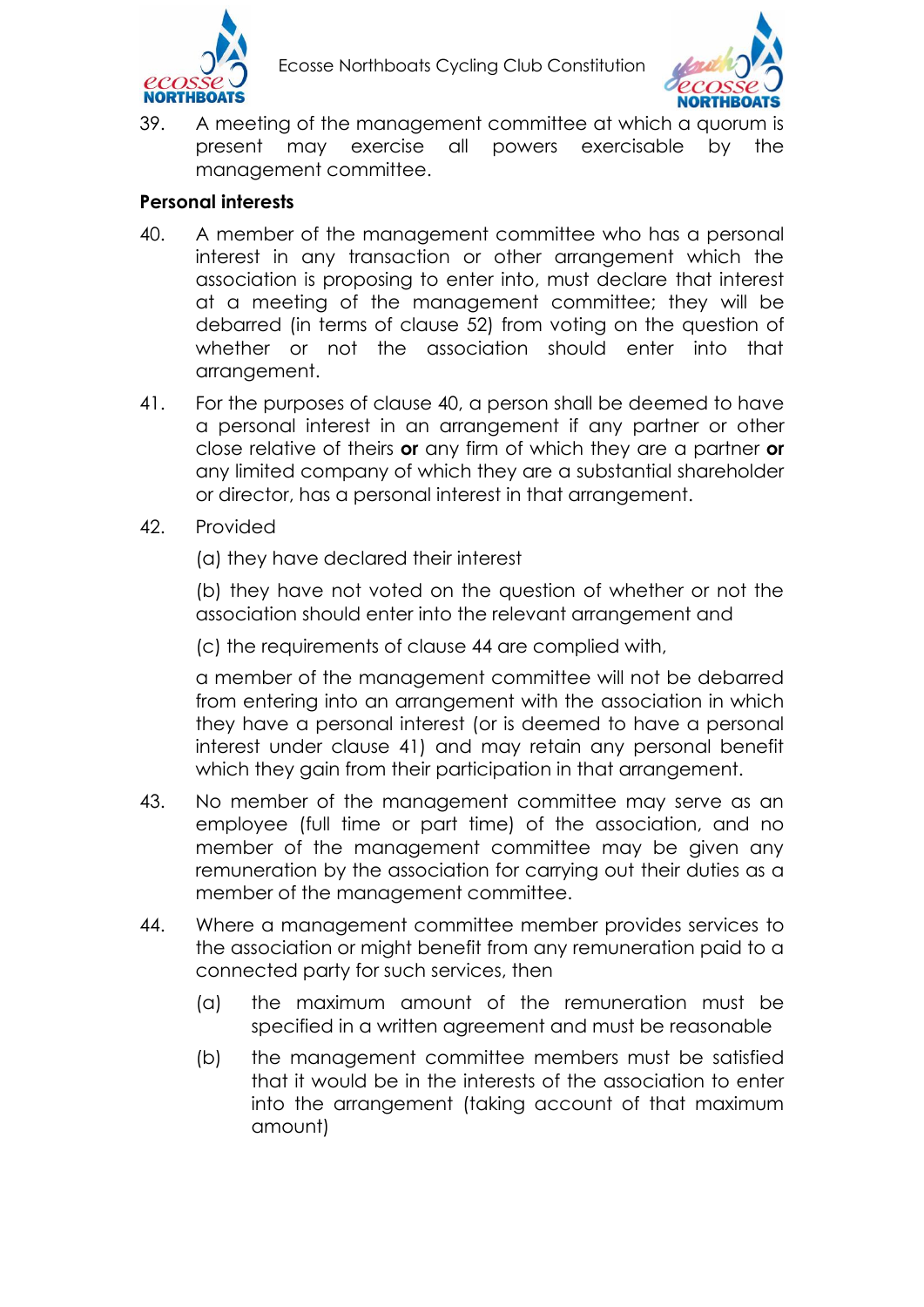



- (c) less than half of the management committee members must be receiving remuneration from the association (or benefit from remuneration of that nature).
- 45. The members of the management committee may be paid all travelling and other expenses reasonably incurred by them in connection with their attendance at meetings of the management committee, general meetings, or meetings of committees, or otherwise in connection with the carrying-out of their duties.

## **Procedure at management committee meetings**

- 46. Any member of the management committee may call a meeting of the management committee or request the secretary to call a meeting of the management committee.
- 47. Questions arising at a meeting of the management committee shall be decided by a majority of votes; if an equality of votes arises, the chairperson of the meeting shall have a casting vote.
- 48. No business shall be dealt with at a meeting of the management committee unless a quorum is present; the quorum for meetings of the management committee shall be 3.
- 49. If at any time the number of management committee members in office falls below the number fixed as the quorum, the remaining management committee member(s) may act only for the purpose of filling vacancies or of calling a general meeting.
- 50. Unless they are unwilling to do so, the chair of the association shall preside as chairperson at every management committee meeting at which they are present; if the chair is unwilling to act as chairperson or is not present within 15 minutes after the time when the meeting was due to commence, the management committee members present shall elect from among themselves the person who will act as chairperson of the meeting.
- 51. The management committee may, at its discretion, allow any person who they reasonably consider appropriate, to attend and speak at any meeting of the management committee; for the avoidance of doubt, any such person who is invited to attend a management committee meeting shall not be entitled to vote.
- 52. A management committee member shall not vote at a management committee meeting (or at a meeting of a committee) on any resolution concerning a matter in which they have a personal interest which conflicts (or may conflict) with the interests of the association; they must withdraw from the meeting while an item of that nature is being dealt with.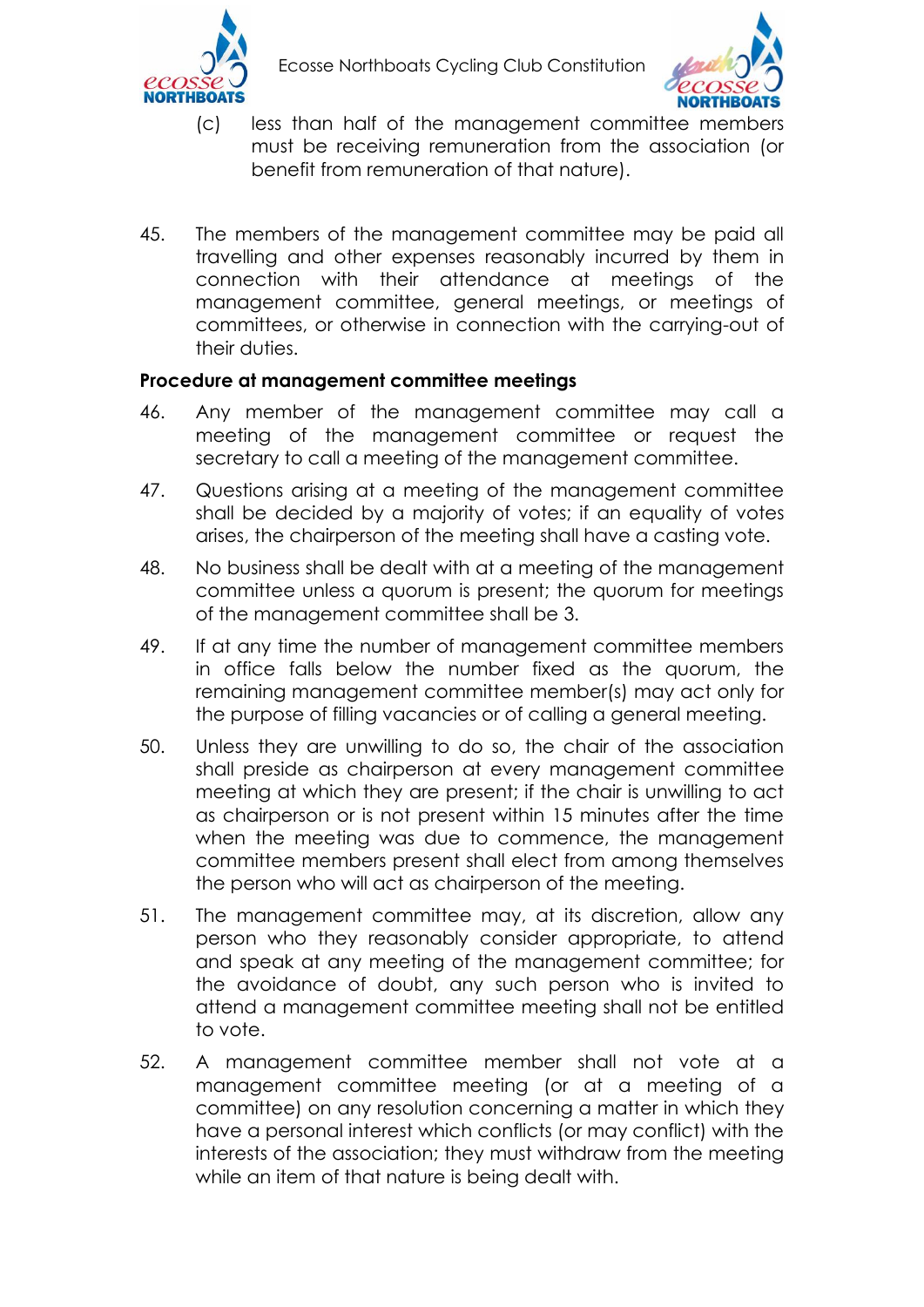



53. For the purposes of clause 52, a person shall be deemed to have a personal interest in a particular matter if any partner or other close relative of theirs **or** any firm of which they are a partner **or** any limited company of which they are a substantial shareholder or director, has a personal interest in that matter.

## **Conduct of members of the management committee**

- 54. Each of the members of the management committee shall, in exercising their functions as a member of the management committee of the association, act in the interests of the association; and, in particular, must
	- (a) seek, in good faith, to ensure that the association acts in a manner which is in accordance with its objects (as set out in this constitution)
	- (b) act with the care and diligence which it is reasonable to expect of a person who is managing the affairs of another person
	- (c) in circumstances giving rise to the possibility of a conflict of interest of interest between the association and any other party
		- (i) put the interests of the association before that of the other party, in taking decisions as a member of the management committee
		- (ii) where any other duty prevents them from doing so, disclose the conflicting interest to the association and refrain from participating in any discussions or decisions involving the other members of the management committee with regard to the matter in question

### **Delegation to sub-committees**

- 55. The management committee may delegate any of their powers to any sub-committee consisting of one or more management committee members and such other persons (if any) as the management committee may determine; they may also delegate to the chair of the association (or the holder of any other post) such of their powers as they may consider appropriate.
- 56. Any delegation of powers under clause 55 may be made subject to such conditions as the management committee may impose and may be revoked or altered.
- 57. The rules of procedure for any sub-committee shall be as prescribed by the management committee.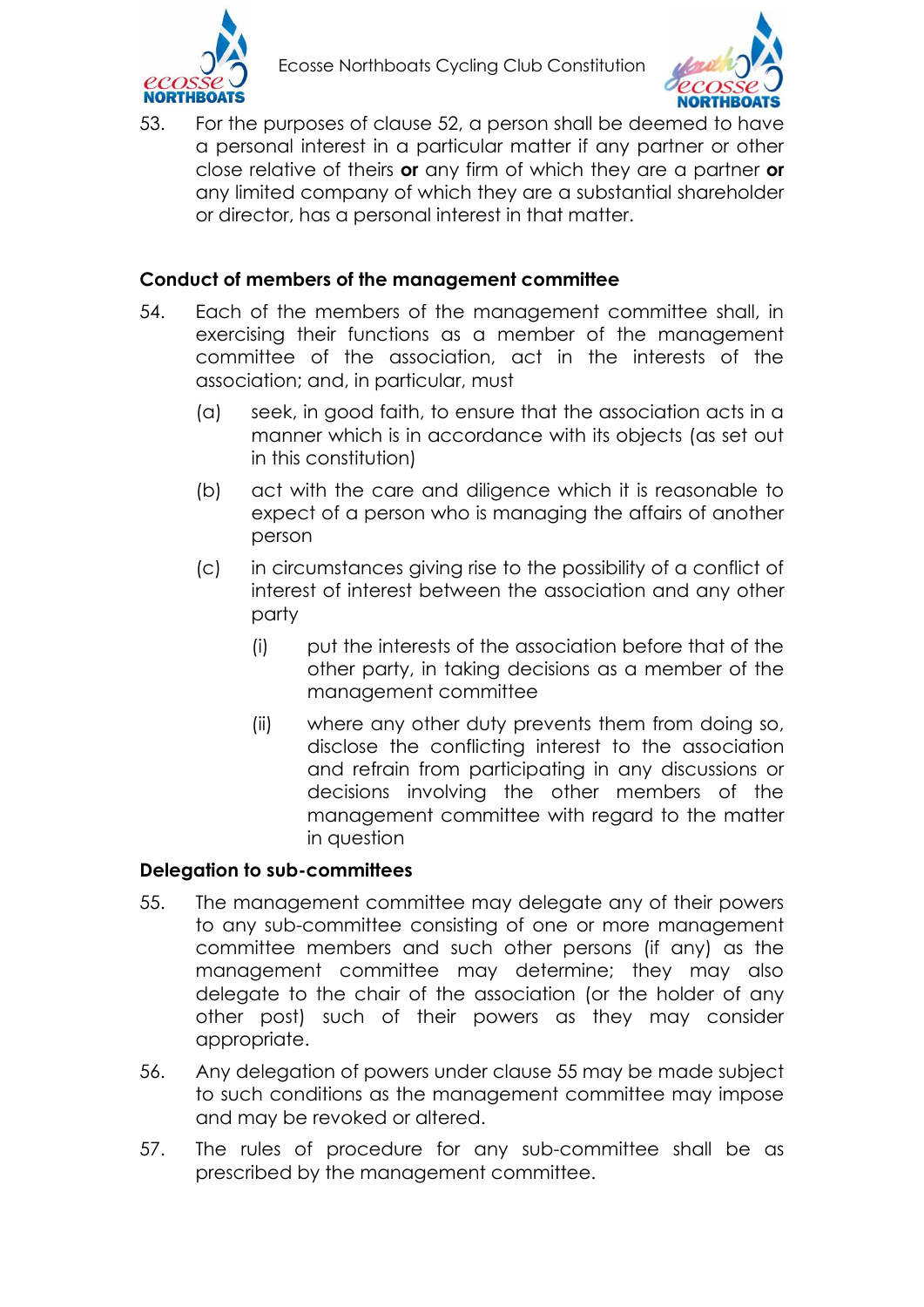



## **Operation of accounts and holding of property**

- 58. The signatures of two out of three signatories appointed by the management committee shall be required in relation to all operations (other than lodgement of funds) on the bank and building society accounts held by the association; at least one out of the two signatures must be the signature of a member of the management committee.
- 59. The title to all property (including any land or buildings, the tenant's interest under any lease and (so far as appropriate) any investments) shall be held either in the names of the chair, treasurer and secretary of the association (and their successors in office) or in name of a nominee company holding such property in trust for the association; any person or body in whose name the association's property is held shall act in accordance with the directions issued from time to time by the management committee.

#### **Minutes**

60. The management committee shall ensure that minutes are made of all proceedings at general meetings, management committee meetings and meetings of committees; a minute of any meeting shall include the names of those present, and (as far as possible) shall be signed by the chairperson of the meeting.

#### **Accounting records and annual accounts**

- 61. The management committee shall ensure that proper accounting records are maintained in accordance with all applicable statutory requirements.
- 62. The management committee shall prepare annual accounts, complying with all relevant statutory requirements; if an audit is required under any statutory provisions or if they otherwise think fit, they shall ensure that an audit of such accounts is carried out by a qualified auditor.

#### **Notices**

63. Any notice which requires to be given to a member under this constitution shall be in writing; such a notice may either be given personally to the member or be sent by post in a pre-paid envelope addressed to the member at the address last intimated by them to the association.

#### **Dissolution**

64. If the management committee determines that it is necessary or appropriate that the association be dissolved, it shall convene a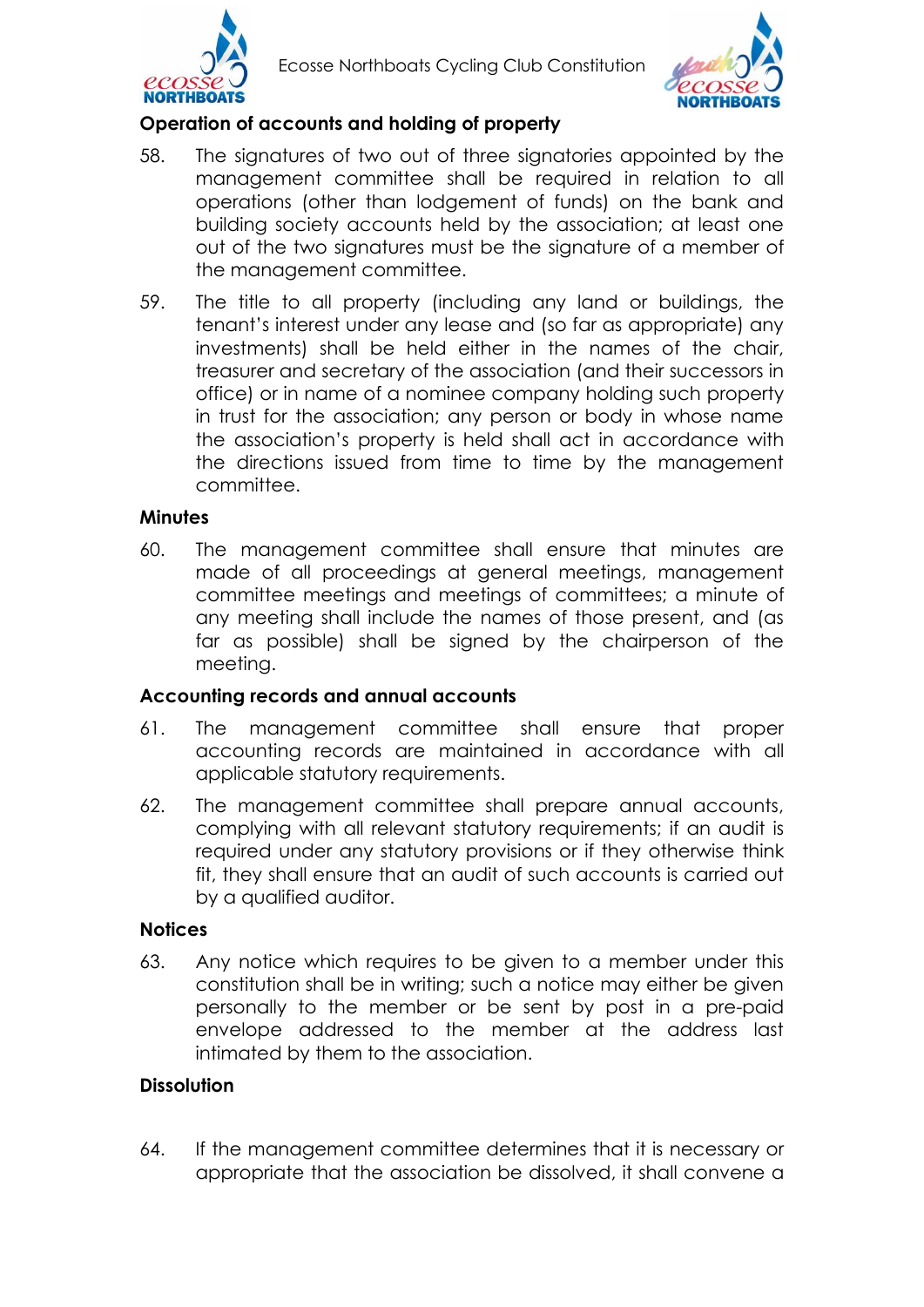

Ecosse Northboats Cycling Club Constitution



meeting of the members; not less than 21 days' notice of the meeting (stating the terms of the proposed resolution) shall be given.

- 65. If a proposal by the management committee to dissolve the association is confirmed by a two-thirds majority of those present and voting at the general meeting convened under clause 64, the management committee shall have power to dispose of any assets held by or on behalf of the association - and any assets remaining after satisfaction of the debts and liabilities of the association shall be transferred to some other charity or charities having objects similar to those of the association; the identity of the body or bodies to which such assets are transferred shall be determined by the members of the association at, or prior to, the time of dissolution.
- 66. For the avoidance of doubt, no part of the income or property of the association shall (otherwise than in pursuance of the association's charitable purposes) be paid or transferred (directly or indirectly) to the members, either in the course of the association's existence or on dissolution.

#### **Alterations to the constitution**

67. Subject to clause 68, the constitution may be altered by a resolution passed by not less than two-thirds of those present and voting at a general meeting, providing due notice of the meeting, and of the resolution, is given in accordance with clauses 17, 18 and 19.

#### **Interpretation**

68. Any reference in this constitution to a provision of any legislation shall include any statutory modification or re-enactment of that provision in force from time to time.

### **Initial members of the management committee**

71. The initial members of the management committee, and the positions held by each, shall be as set out below.

This constitution was adopted on 22 January 2021

| Signature | <b>Name</b>   | <b>Address</b> | <b>Position</b>       |
|-----------|---------------|----------------|-----------------------|
| P Lowson  | Pete Lowson   | Insch          | Chair                 |
| R Whitton | Rhian Whitton | Kintore        | <b>Treasurer</b>      |
| S Fisher  | Stuart Fisher | Inverurie      | <b>Ride Secretary</b> |
| M Lowson  | Mike Lowson   | Insch          | Communications        |
| K Fisher  | Kate Fisher   | Inverurie      | <b>WPO</b>            |